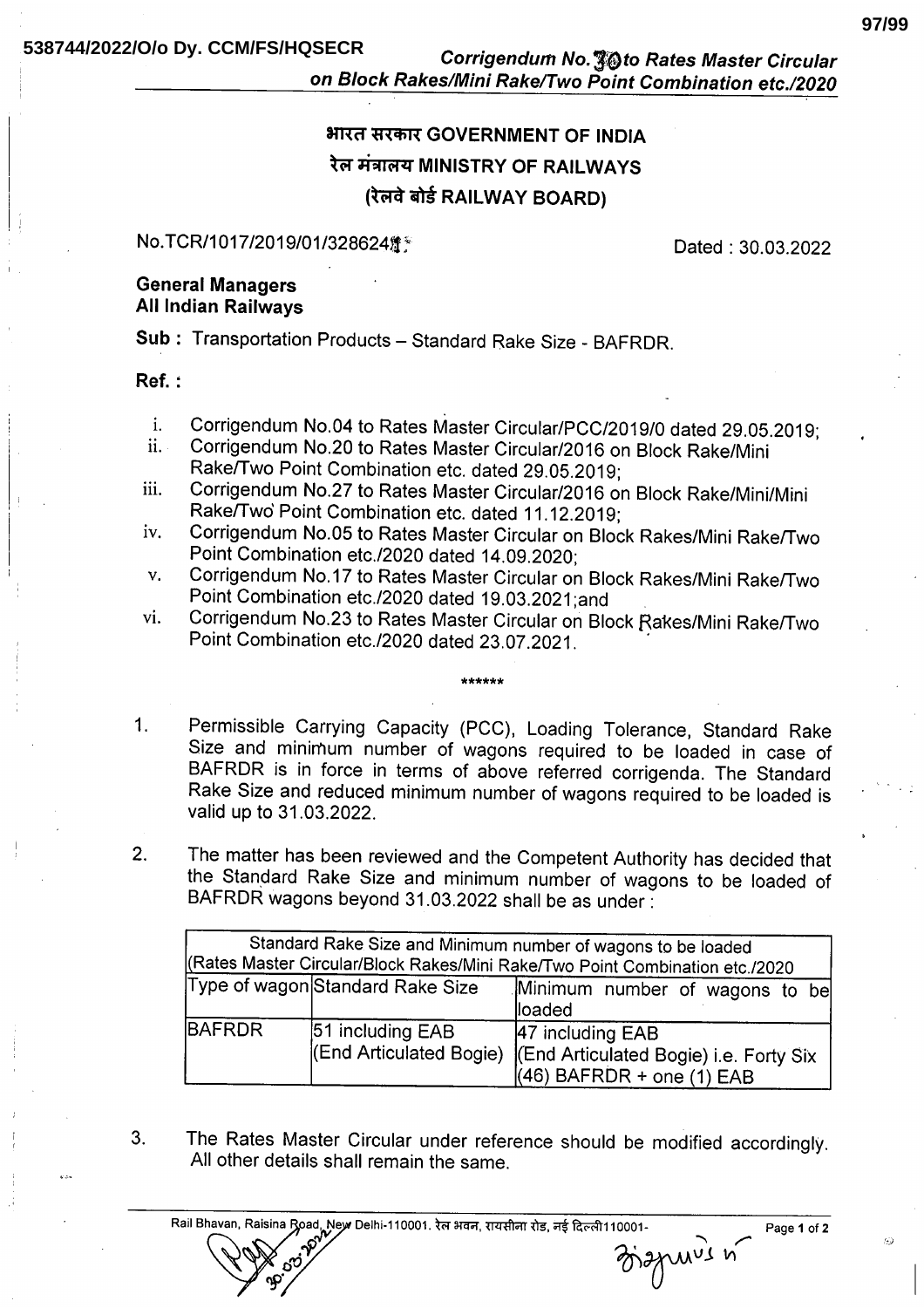## Corrigendum No. 50 to Rates Master Circular on Block Rakes/Mini Rake/Two Point Combination etc./2020

- These instructions shall remain valid till further advice.  $\overline{\mathbf{4}}$ .
- 5. This issues in consultation of Freight Marketing Directorate and with the concurrence of Finance Directorate of Ministry of Railways.

(Ans์hoo Pandev) **Director Traffic Commercial(Rates)** Railway Board. anshoo.pandey@gov.in 011-2304 7359

### No.TCR/1017/2019/01/3286241.

Dated: 30.03.2022

#### Copy to:

- Principal Financial Advisor, All Indian Railways.  $1<sub>1</sub>$
- Dv. C&AG of India (Railways), Rail Bhavan, New Delhi.  $2<sup>1</sup>$

For Member (Finance) Railway Board

#### No.TCR/1017/2019/01/3286241%

Dated: 30.03.2022

#### Copy for information and necessary action to:

- $1.$ Principal Chief Commercial Managers, All Indian Railways.
- 2. Principal Chief Operations Managers, All Indian Railways.
- $3.$ Managing Director, CRIS Chanakya Puri, New Delhi-23.
- The CAO, FOIS/CRIS, Chanakya Puri, New Delhi-23.  $\overline{\mathbf{A}}$
- 5. Managing Director, Konkan Railway Corporation, New Mumbai-400614;
- Director General, National Academy of Indian Railways, Vadodara. 6.
- Director, Indian Railways Institute of Transport Management, Lucknow.  $7<sub>1</sub>$
- 8. General Secretary/IRCA, New Delhi.
- CMD/DFCCIL.  $9<sub>1</sub>$

*<i>Andr* 

(Anshoo Pandev) **Director Traffic Commercial(Rates)** Railway Board. anshoo.pandey@gov.in 011-2304 7359

#### $Copy to:$

Chairman &CEO, M(O&BD), M(F) Railway Board AM(C), AM(T), AM (Vig), AM(Revenue), PED(TTM), EDTC(R), ED(FM), EDF(C), EDTT(F), EDTT(S), TC(CR) & FC Branches of Railway Board.